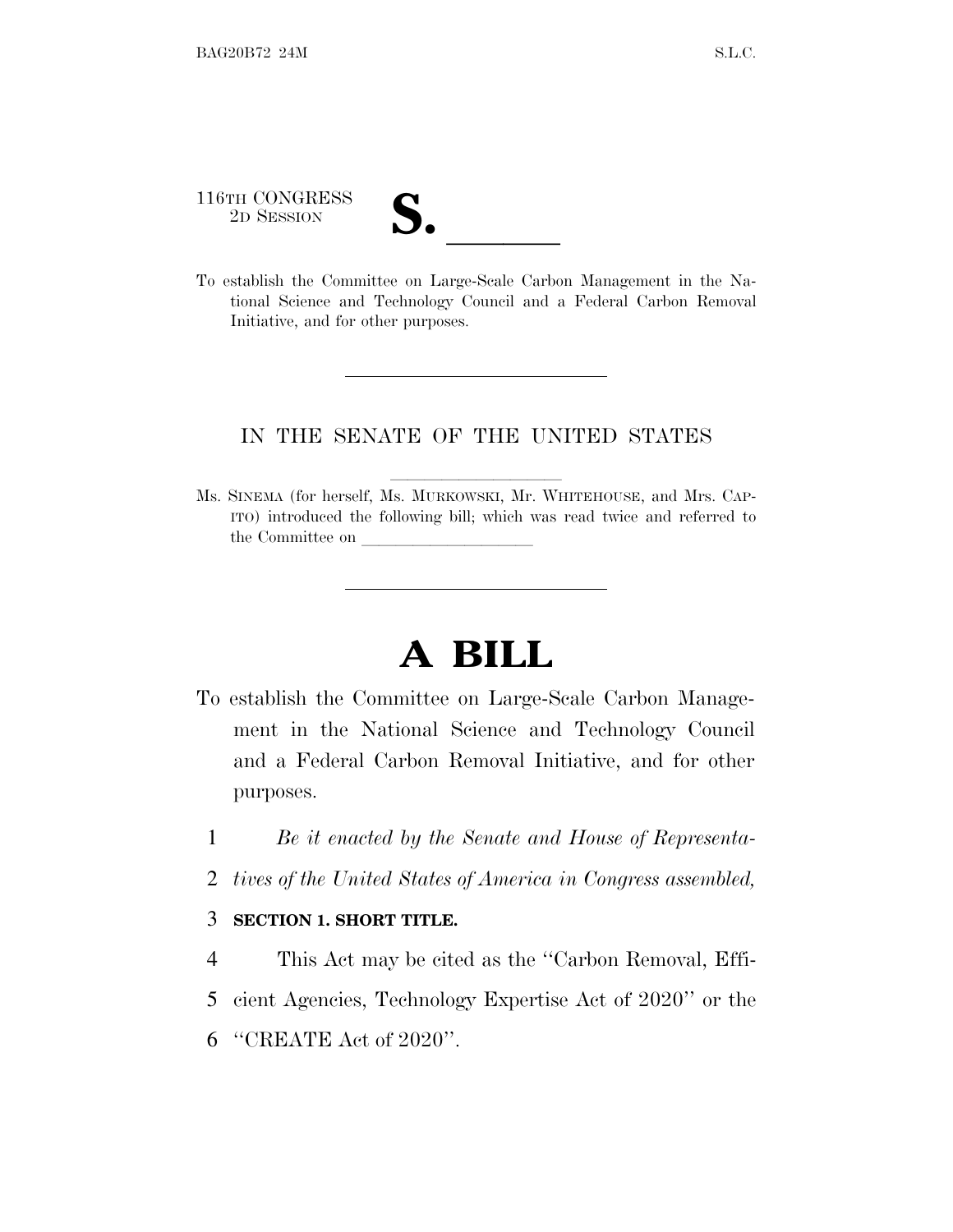| 1              | SEC. 2. COMMITTEE ON LARGE-SCALE CARBON MANAGE-          |
|----------------|----------------------------------------------------------|
| 2              | MENT AND FEDERAL CARBON REMOVAL INI-                     |
| 3              | <b>TIATIVE.</b>                                          |
| $\overline{4}$ | (a) DEFINITION OF CARBON DIOXIDE REMOVAL.—               |
| 5              | In this section, the term "carbon dioxide removal" means |
| 6              | the capture of carbon dioxide directly from ambient air  |
| 7              | or, in dissolved form, from seawater, combined with the  |
| 8              | sequestration of such carbon dioxide, including through— |
| 9              | $(1)$ direct air capture and sequestration;              |
| 10             | $(2)$ enhanced carbon mineralization;                    |
| 11             | (3) bioenergy with carbon capture and seques-            |
| 12             | tration;                                                 |
| 13             | $(4)$ forest restoration;                                |
| 14             | $(5)$ soil carbon management; and                        |
| 15             | $(6)$ direct ocean capture.                              |
| 16             | (b) COMMITTEE ON LARGE-SCALE CARBON MANAGE-              |
| 17             | MENT.                                                    |
| 18             | $(1)$ ESTABLISHMENT.—                                    |
| 19             | $(A)$ In GENERAL.—There is established in                |
| 20             | the National Science and Technology Council a            |
| 21             | committee on matters relating to large-scale             |
| 22             | management of carbon.                                    |
| 23             | (B) DESIGNATION.—The committee estab-                    |
| 24             | lished by subparagraph (A) shall be known as             |
| 25             | the "Committee on Large-Scale Carbon Man-                |
| 26             | agement" (in this section the "Committee").              |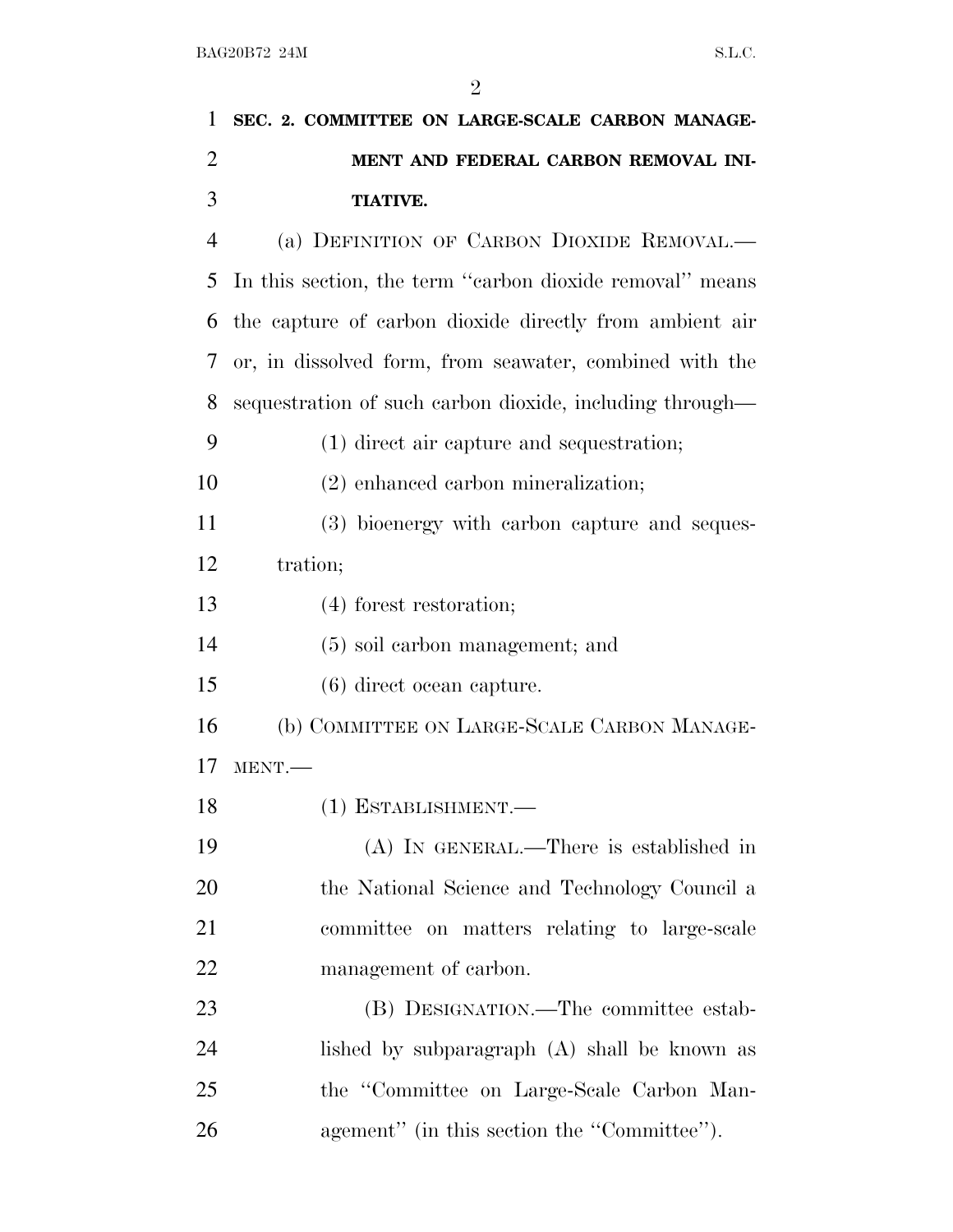| $\mathbf{1}$   | $(C)$ MEMBERSHIP.—                             |
|----------------|------------------------------------------------|
| $\overline{2}$ | COMPOSITION.—The Committee<br>(i)              |
| 3              | shall be composed of the members of the        |
| $\overline{4}$ | executive committee established under sub-     |
| 5              | section $(e)(1)$ and such other members as     |
| 6              | the executive committee considers appro-       |
| 7              | priate.                                        |
| 8              | (ii) COCHAIRPERSONS.—The members               |
| 9              | of the executive committee established by      |
| 10             | subsection $(e)(1)$ shall be cochairpersons of |
| 11             | the Committee.                                 |
| 12             | (2) DUTIES OF THE COMMITTEE.—The duties        |
| 13             | of the Committee shall be as follows:          |
| 14             | (A) Developing a strategic plan for Federal    |
| 15             | research, development, and demonstration of    |
| 16             | technological carbon dioxide removal (CDR)     |
| 17             | and storage.                                   |
| 18             | (B) Overseeing working groups established      |
| 19             | under subsection (d).                          |
| 20             | (C) Coordinating budget planning with the      |
| 21             | Federal agencies and budget review with the    |
| 22             | Office of Management and Budget for matters    |
| 23             | relating to research, development, and dem-    |
| 24             | onstration described in subparagraph (A).      |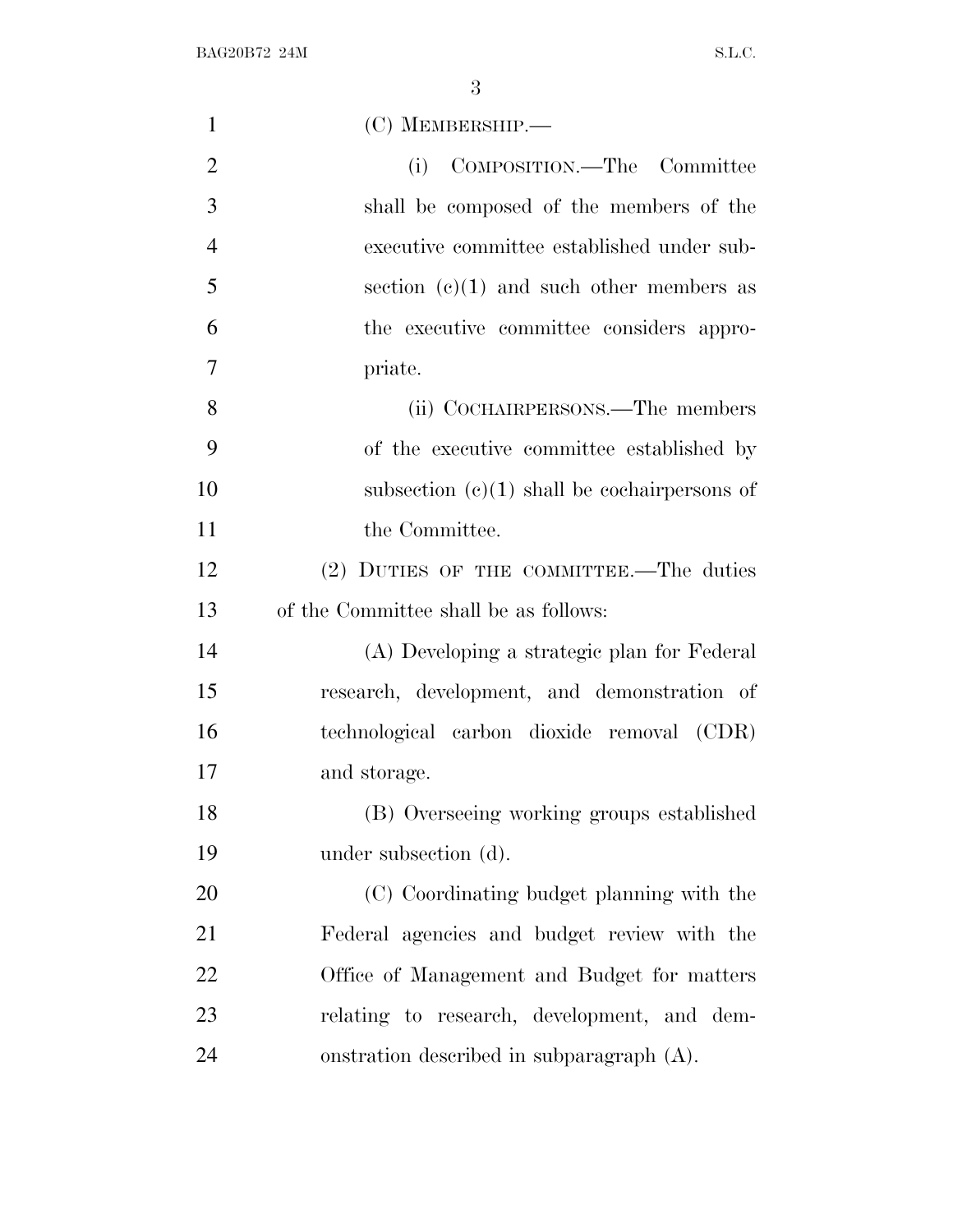| $\mathbf{1}$   | (D) Identifying cost-effective carbon diox-       |
|----------------|---------------------------------------------------|
| $\overline{2}$ | ide removal technologies that are suitable for    |
| 3              | large-scale demonstration.                        |
| $\overline{4}$ | (E) Identifying accurate monitoring, car-         |
| 5              | bon dioxide data collection, and long-term stor-  |
| 6              | age protocols for carbon dioxide removal tech-    |
| 7              | nologies.                                         |
| 8              | (F) Overseeing independent evaluations of         |
| 9              | performance of the working groups established     |
| 10             | under subsection (d).                             |
| 11             | (c) EXECUTIVE COMMITTEE.-                         |
| 12             | (1) ESTABLISHMENT.—There is established in        |
| 13             | the Committee an executive committee.             |
| 14             | (2) MEMBERSHIP.—The executive committee           |
| 15             | shall be composed of the following:               |
| 16             | (A) The Associate Director for Science of         |
| 17             | the Office of Science and Technology Policy.      |
| 18             | (B) One senior official of the Department         |
| 19             | of Energy selected by the Secretary of Energy.    |
| 20             | (C) One senior official of the Department         |
| 21             | of Agriculture selected by the Secretary of Agri- |
| 22             | culture.                                          |
| 23             | (D) One senior official of the Department         |
| 24             | of Defense selected by the Secretary of Defense.  |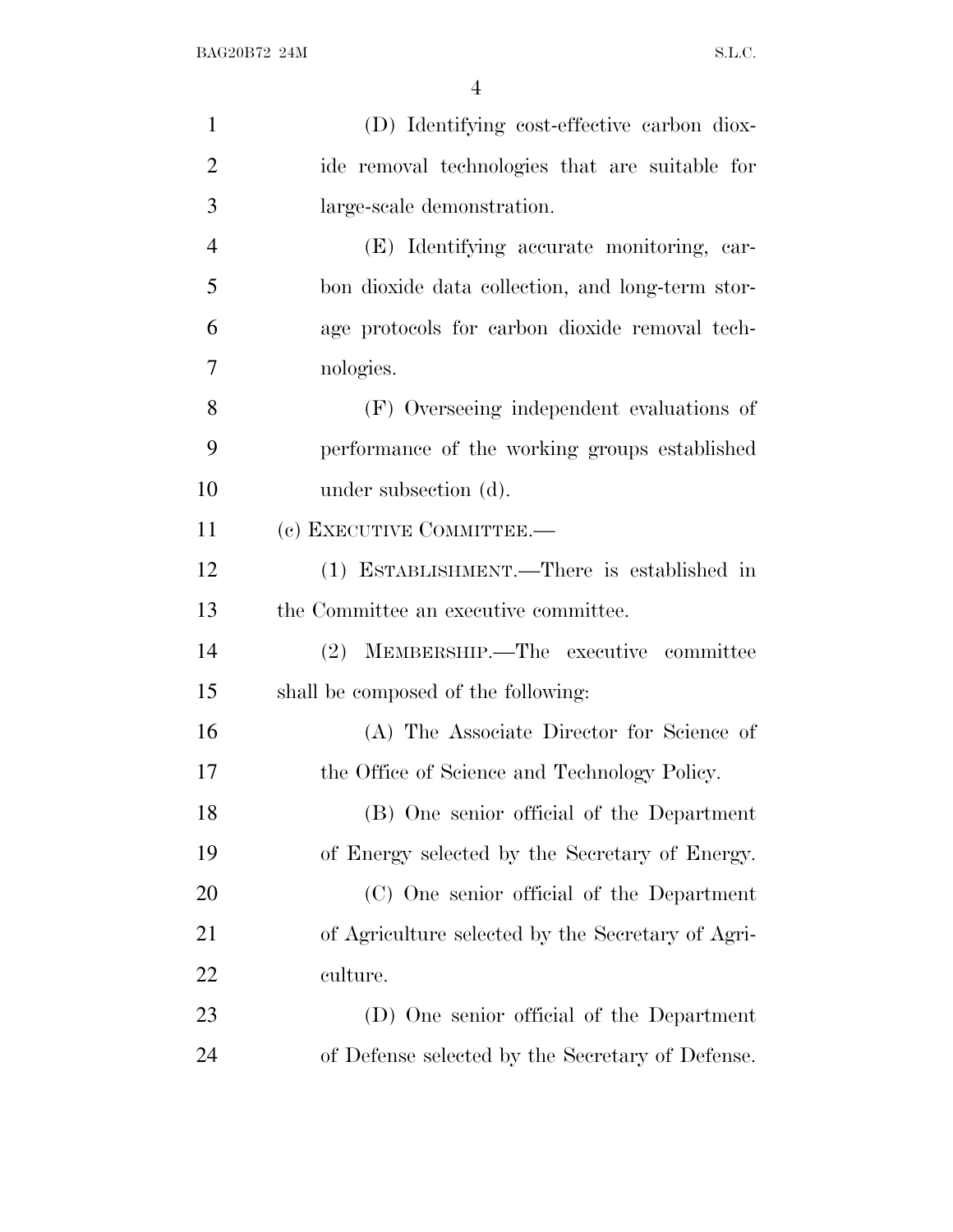| $\mathbf{1}$   | (E) One senior official of the National            |
|----------------|----------------------------------------------------|
| $\overline{2}$ | Oceanic and Atmospheric Administration se-         |
| 3              | lected by the Administrator of the National        |
| $\overline{4}$ | Oceanic and Atmospheric Administration.            |
| 5              | (d) WORKING GROUPS AND CARBON REMOVAL INI-         |
| 6              | TIATIVE.                                           |
| $\overline{7}$ | (1) ESTABLISHMENT.-                                |
| 8              | (A) IN GENERAL.—The Committee shall                |
| 9              | establish working groups which shall carry out     |
| 10             | an initiative on technological and detailed re-    |
| 11             | search, development, and demonstration of car-     |
| 12             | bon dioxide removal technology.                    |
| 13             | (B) DESIGNATION OF INITIATIVE.—The                 |
| 14             | initiative carried out under subparagraph (A)      |
| 15             | shall be known as the "Carbon Removal Initia-      |
| 16             | tive".                                             |
| 17             | (2) WORKING GROUP FOCL—The working                 |
| 18             | groups established under paragraph (1) are as fol- |
| 19             | lows:                                              |
| 20             | $(A)$ OCEANS.—                                     |
| 21             | (i) IN GENERAL.—One working group                  |
| 22             | to focus on matters relating to carbon di-         |
| 23             | oxide removal from the oceans and coastal          |
| 24             | regions.                                           |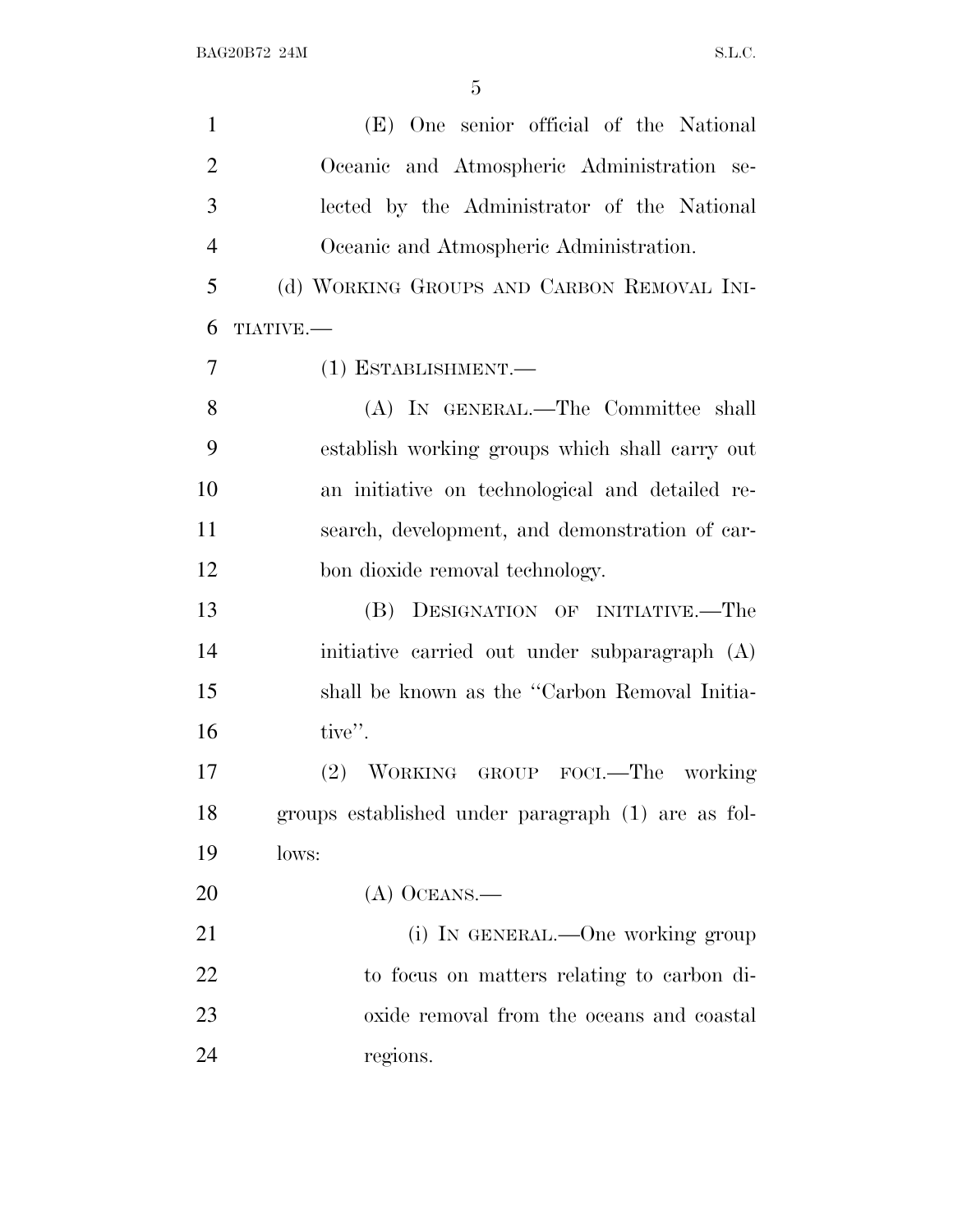| $\mathbf{1}$   | (ii)<br>MEMBERSHIP.—The working             |
|----------------|---------------------------------------------|
| $\overline{2}$ | group described in clause (i) shall be com- |
| 3              | posed of 8 members as follows:              |
| $\overline{4}$ | (I) One individual selected by the          |
| 5              | Administrator of the National Oceanic       |
| 6              | and Atmospheric Administration from         |
| 7              | among employees of the National Oce-        |
| 8              | anic and Atmospheric Administration.        |
| 9              | (II) One individual selected by             |
| 10             | the Administrator of the National           |
| 11             | Aeronautics and Space Administration        |
| 12             | from among employees of the Na-             |
| 13             | tional Aeronautics and Space Admin-         |
| 14             | istration.                                  |
| 15             | (III) One individual selected by            |
| 16             | the Secretary of Defense from among         |
| 17             | employees of the Department of De-          |
| 18             | fense.                                      |
| 19             | (IV) One individual selected by             |
| 20             | the Director of the National Science        |
| 21             | Foundation from among employees of          |
| 22             | the National Science Foundation.            |
| 23             | (V) Two individuals selected by             |
| 24             | the Secretary of the Interior from          |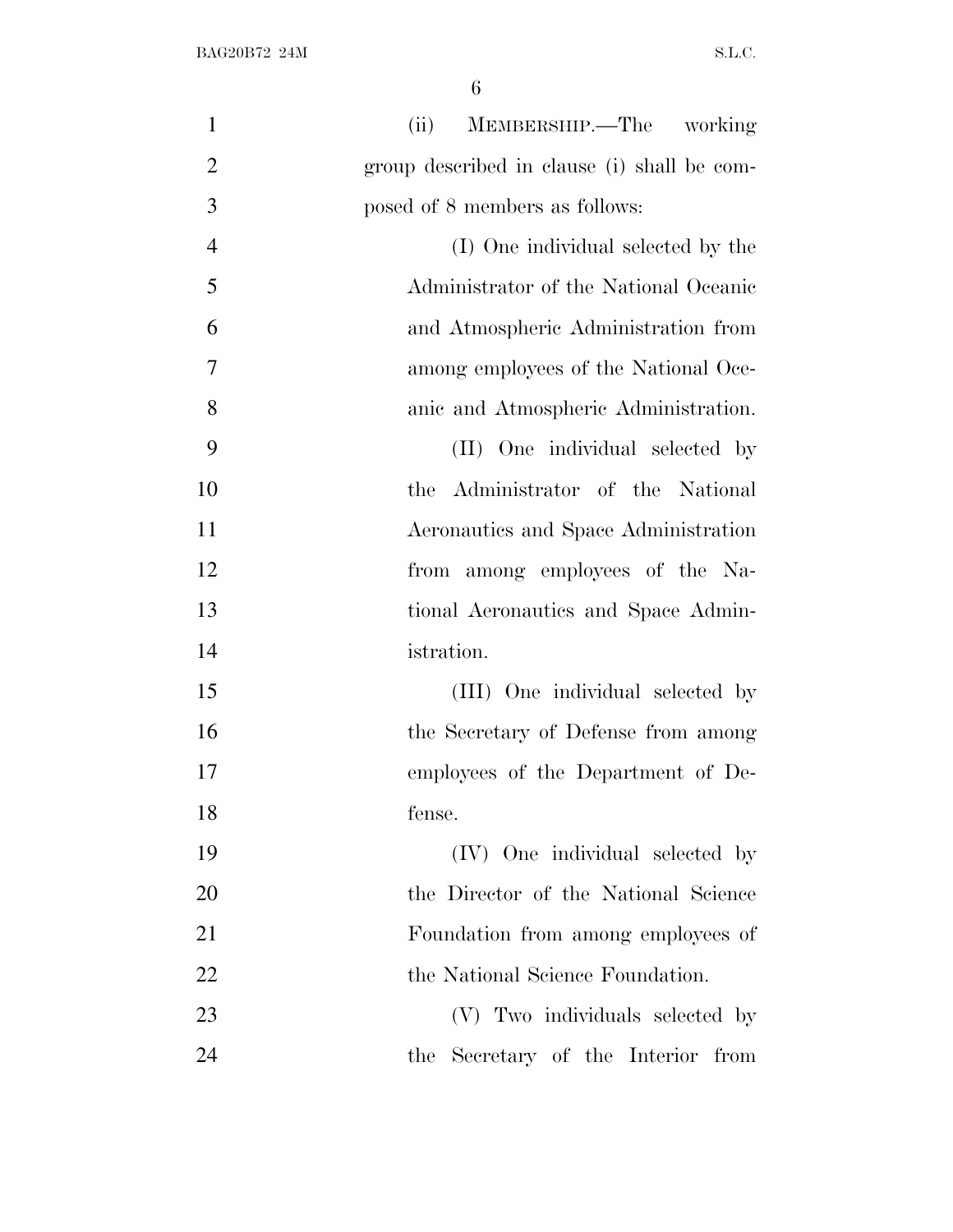| $\mathbf{1}$   | among employees of the Department               |
|----------------|-------------------------------------------------|
| $\overline{2}$ | of the Interior.                                |
| 3              | (VI) One individual selected by                 |
| $\overline{4}$ | the Administrator of the Environ-               |
| 5              | mental Protection Agency from among             |
| 6              | employees of the Environmental Pro-             |
| 7              | tection Agency.                                 |
| 8              | (iii) COCHAIRPERSONS.—The individ-              |
| 9              | uals selected under subclauses $(I)$ and $(IV)$ |
| 10             | of clause (ii) shall serve as cochairpersons    |
| 11             | of the working group established under          |
| 12             | clause (i).                                     |
| 13             | (B) TERRESTRIAL.—                               |
| 14             | (i) IN GENERAL.—One working group               |
| 15             | to focus on terrestrial and biological mat-     |
| 16             | ters relating to carbon dioxide removal.        |
| 17             | MEMBERSHIP.—The working<br>(ii)                 |
| 18             | group described in clause (i) shall be com-     |
| 19             | posed of 6 members as follows:                  |
| 20             | (I) Two individuals, one of whom                |
| 21             | shall be selected by the Secretary of           |
| 22             | Agriculture from among employees of             |
| 23             | the Department of Agriculture and               |
| 24             | one of whom shall be selected by chief          |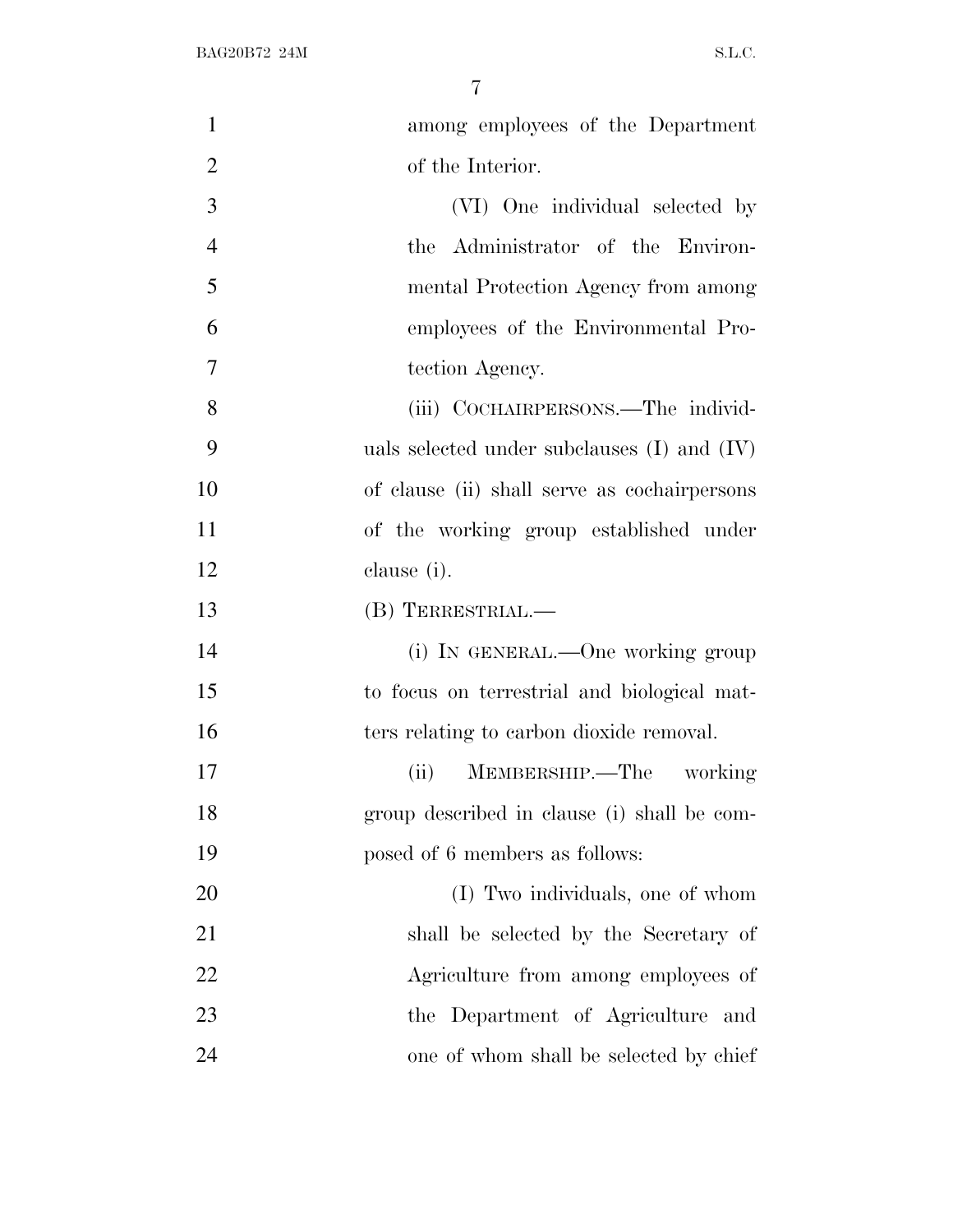| $\mathbf{1}$   | of the Forest Service from among em-            |
|----------------|-------------------------------------------------|
| $\overline{2}$ | ployees of the Forest Service.                  |
| 3              | (II) One individual selected by                 |
| $\overline{4}$ | the Secretary of Energy from among              |
| 5              | employees of the Department of En-              |
| 6              | ergy.                                           |
| $\overline{7}$ | (III) One individual selected by                |
| 8              | the Secretary of the Interior from              |
| 9              | among employees of the Department               |
| 10             | of the Interior.                                |
| 11             | (IV) One individual selected by                 |
| 12             | the Director of the National Science            |
| 13             | Foundation from among employees of              |
| 14             | the National Science Foundation.                |
| 15             | (V) One individual selected by                  |
| 16             | the Administrator of the Environ-               |
| 17             | mental Protection Agency from among             |
| 18             | employees of the Environmental Pro-             |
| 19             | tection Agency.                                 |
| 20             | (iii) COCHAIRPERSONS.—The individ-              |
| 21             | uals selected under subclauses $(I)$ and $(II)$ |
| 22             | of clause (ii) shall serve as cochairpersons    |
| 23             | of the working group established under          |
| 24             | clause (i).                                     |
| 25             | (C) GEOLOGICAL.—                                |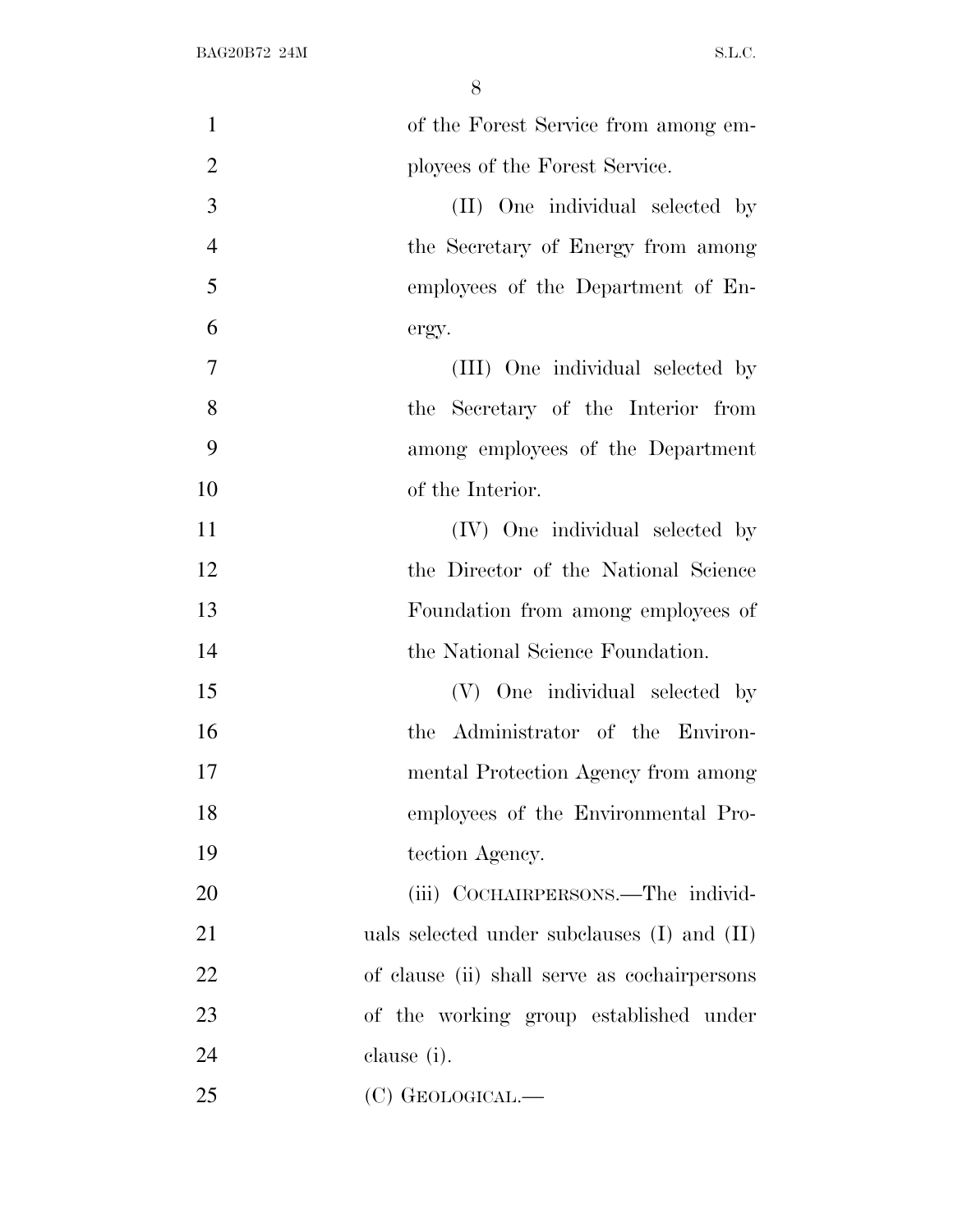| $\mathbf{1}$   | (i) IN GENERAL.—One working group               |
|----------------|-------------------------------------------------|
| $\overline{2}$ | to focus on geological matters relating to      |
| 3              | carbon dioxide removal and storage.             |
| $\overline{4}$ | MEMBERSHIP.—The working<br>(ii)                 |
| 5              | group described in clause (i) shall be com-     |
| 6              | posed of 4 members as follows:                  |
| 7              | (I) One individual selected by the              |
| 8              | Secretary of Energy from among em-              |
| 9              | ployees of the Department of Energy.            |
| 10             | (II) One individual selected by                 |
| 11             | the Secretary of the Interior from              |
| 12             | among employees of the United States            |
| 13             | Geological Survey.                              |
| 14             | (III) One individual selected by                |
| 15             | the Director of the National Science            |
| 16             | Foundation from among employees of              |
| 17             | the National Science Foundation.                |
| 18             | (IV) One individual selected by                 |
| 19             | the Administrator of the Environ-               |
| 20             | mental Protection Agency from among             |
| 21             | employees of the Environmental Pro-             |
| 22             | tection Agency.                                 |
| 23             | (iii) COCHAIRPERSONS.—The individ-              |
| 24             | uals selected under subclauses $(I)$ and $(II)$ |
| 25             | of clause (ii) shall serve as cochairpersons    |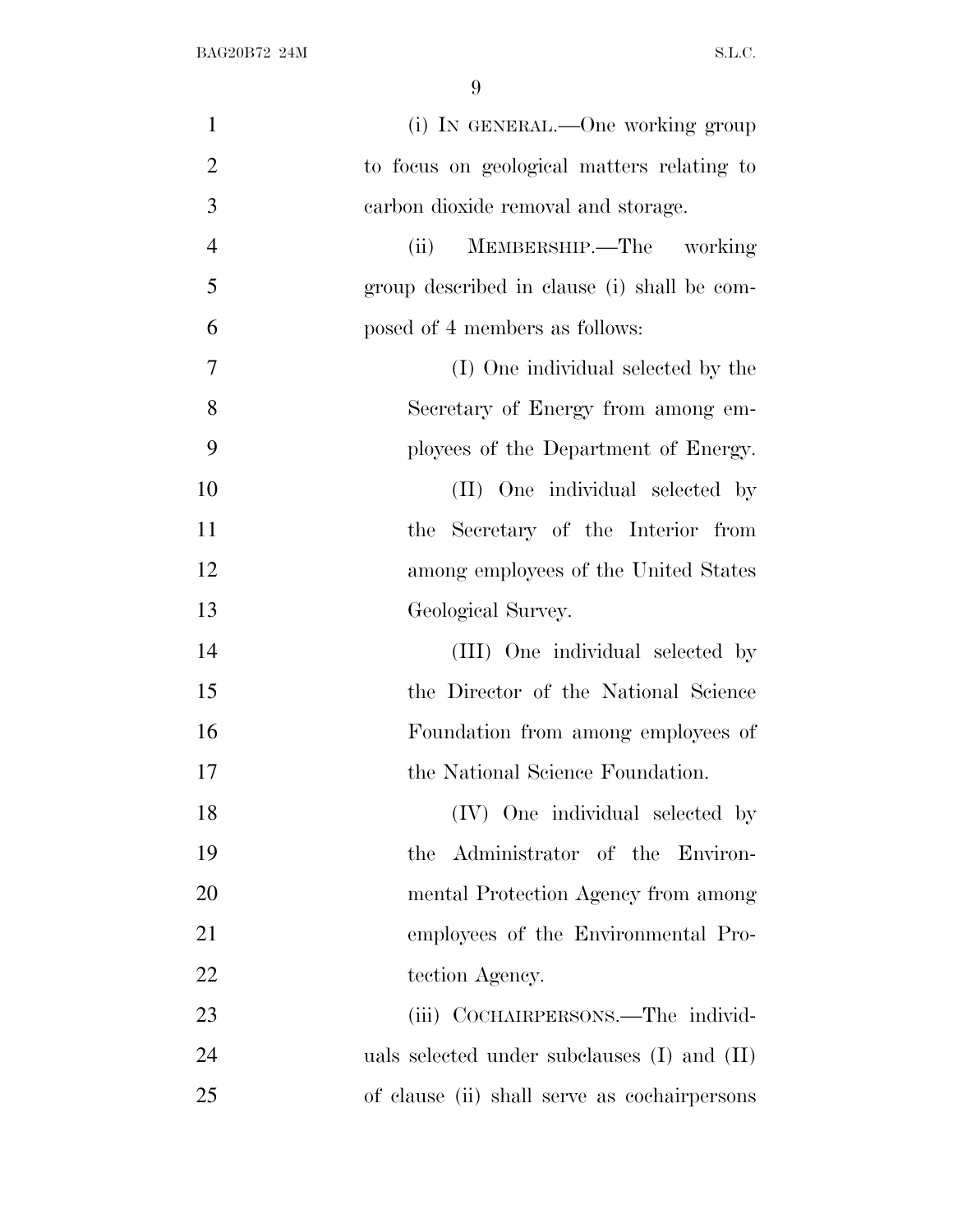| $\mathbf 1$    | of the working group established under      |
|----------------|---------------------------------------------|
| $\overline{2}$ | clause (i).                                 |
| 3              | (D) TECHNOLOGICAL.—                         |
| $\overline{4}$ | (i) IN GENERAL.—One working group           |
| 5              | to focus on technological matters relating  |
| 6              | to carbon dioxide removal.                  |
| 7              | MEMBERSHIP.—The working<br>(ii)             |
| 8              | group described in clause (i) shall be com- |
| 9              | posed of 7 members as follows:              |
| 10             | (I) One individual selected by the          |
| 11             | Secretary of Energy from among em-          |
| 12             | ployees of the Department of Energy.        |
| 13             | (II) One individual selected by             |
| 14             | the Secretary of Defense from among         |
| 15             | employees of the Department of De-          |
| 16             | fense.                                      |
| 17             | (III) One individual selected by            |
| 18             | the Administrator of the National           |
| 19             | Aeronautics and Space Administration        |
| 20             | from among employees of the Na-             |
| 21             | tional Aeronautics and Space Admin-         |
| 22             | istration.                                  |
| 23             | (IV) One individual selected by             |
| 24             | the Director of the National Science        |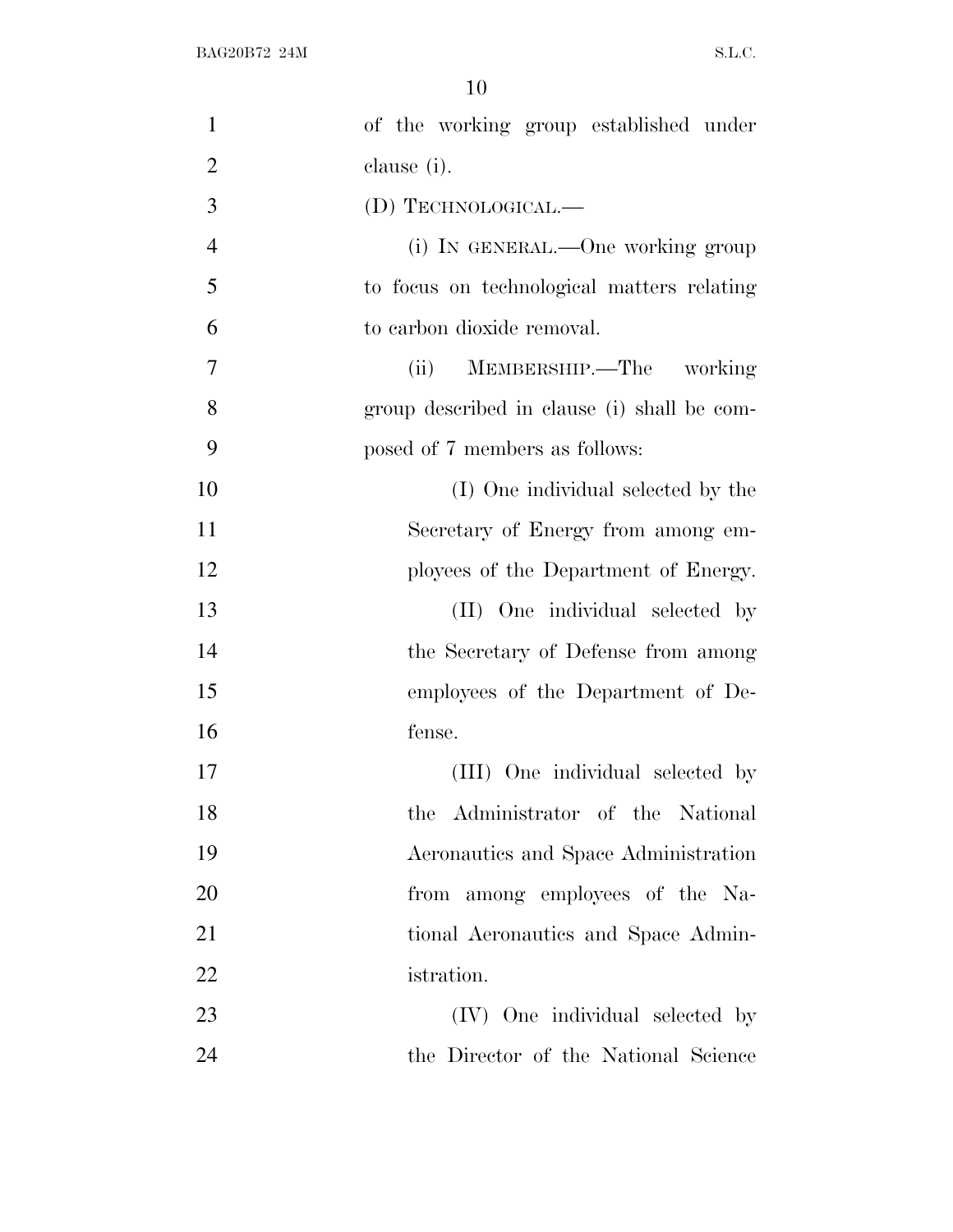| $\mathbf{1}$   | Foundation from among employees of                  |
|----------------|-----------------------------------------------------|
| $\overline{2}$ | the National Science Foundation.                    |
| 3              | (V) One individual selected by                      |
| $\overline{4}$ | Secretary of Commerce from<br>the                   |
| 5              | among employees of the National In-                 |
| 6              | stitute of Standards and Technology.                |
| $\overline{7}$ | (VI) One individual selected by                     |
| 8              | the Administrator of the Environ-                   |
| 9              | mental Protection Agency from among                 |
| 10             | employees of the Environmental Pro-                 |
| 11             | tection Agency.                                     |
| 12             | (VII) One individual selected by                    |
| 13             | the Secretary of Transportation from                |
| 14             | among employees of the Department                   |
| 15             | of Transportation.                                  |
| 16             | (iii) COCHAIRPERSONS.—The individ-                  |
| 17             | uals selected under subclauses (I) and (III)        |
| 18             | of clause (ii) shall serve as cochairpersons        |
| 19             | of the working group established under              |
| 20             | clause (i).                                         |
| 21             | (e) ANNUAL BUDGET CROSSCUT REVIEW.—                 |
| 22             | (1) IN GENERAL.—Not less frequently than            |
| 23             | once each year, the Director of the Office of Man-  |
| 24             | agement and Budget shall assist in the coordination |